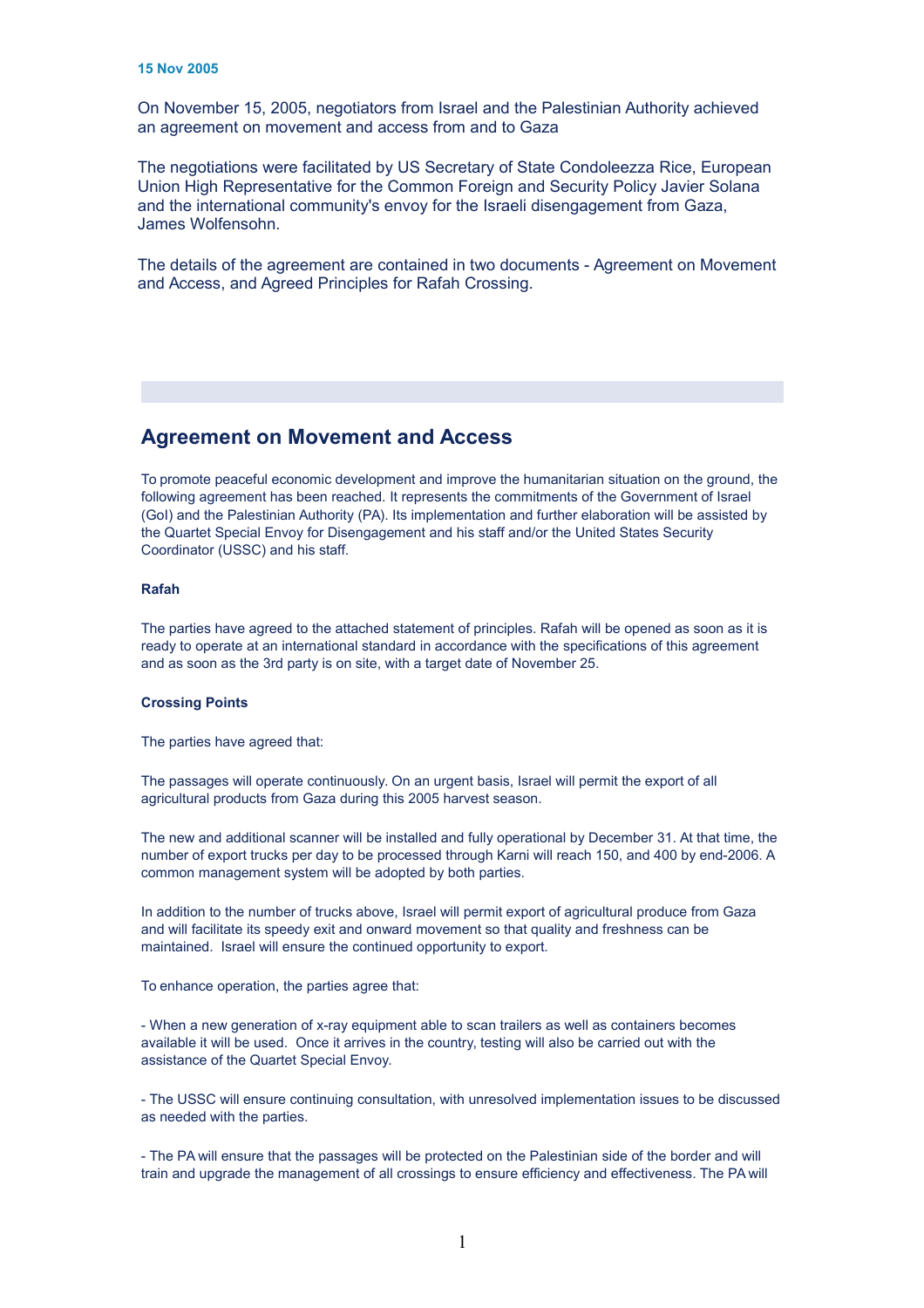establish, without delay, a unified system of border management.

- The management system that has been developed for Karni should, with suitable local variations, be adapted to the passages at Erez and Kerem Shalom. Israel also undertakes to put in place similar arrangements as appropriate that will make West Bank passages fully operational as soon as possible. A bilateral committee, with participation as needed of the Quartet Special Envoy and/or the USSC, will develop operational procedures for those passages.

### **Link between Gaza and the West Bank**

Israel will allow the passage of convoys to facilitate the movements of goods and persons. Specifically:

- Establish bus convoys by December 15.
- Establish truck convoys by January 15.

- Work out detailed implementation arrangements in a bilateral committee of the GoI and PA with participation as needed from the Quartet team and the USSC.

It is understood that security is a prime and continuing concern for Israel and that appropriate arrangements to ensure security will be adopted.

### **Movement within the West Bank**

Consistent with Israel's security needs, to facilitate movement of people and goods within the West Bank and to minimize disruption to Palestinian lives, the ongoing work between Israel and the U.S. to establish an agreed list of obstacles to movement and develop a plan to reduce them to the maximum extent possible will be accelerated so that the work can be completed by December 31.

## **Gaza Seaport**

Construction of a seaport can commence. The GoI will undertake to assure donors that it will not interfere with operation of the port. The parties will establish a U.S.-led tripartite committee to develop security and other relevant arrangements for the port prior to its opening. The 3rd party model to be used at Rafah will provide the basis for this work.

#### **Airport**

The parties agree on the importance of the airport. Discussions will continue on the issues of security arrangements, construction, and operation.

# **Agreed Principles for Rafah Crossing**

To be supplemented prior to opening by agreements on security, customs and 3rd party implementation procedures

## **General**

Rafah will be operated by the Palestinian Authority on its side, and Egypt on its side, according to international standards, in accordance with Palestinian law and subject to the terms of this agreement.

Rafah will be opened as soon as it is ready to operate at an international standard in accordance with the specifications of this agreement and as soon as the 3rd party is on site, with a target date of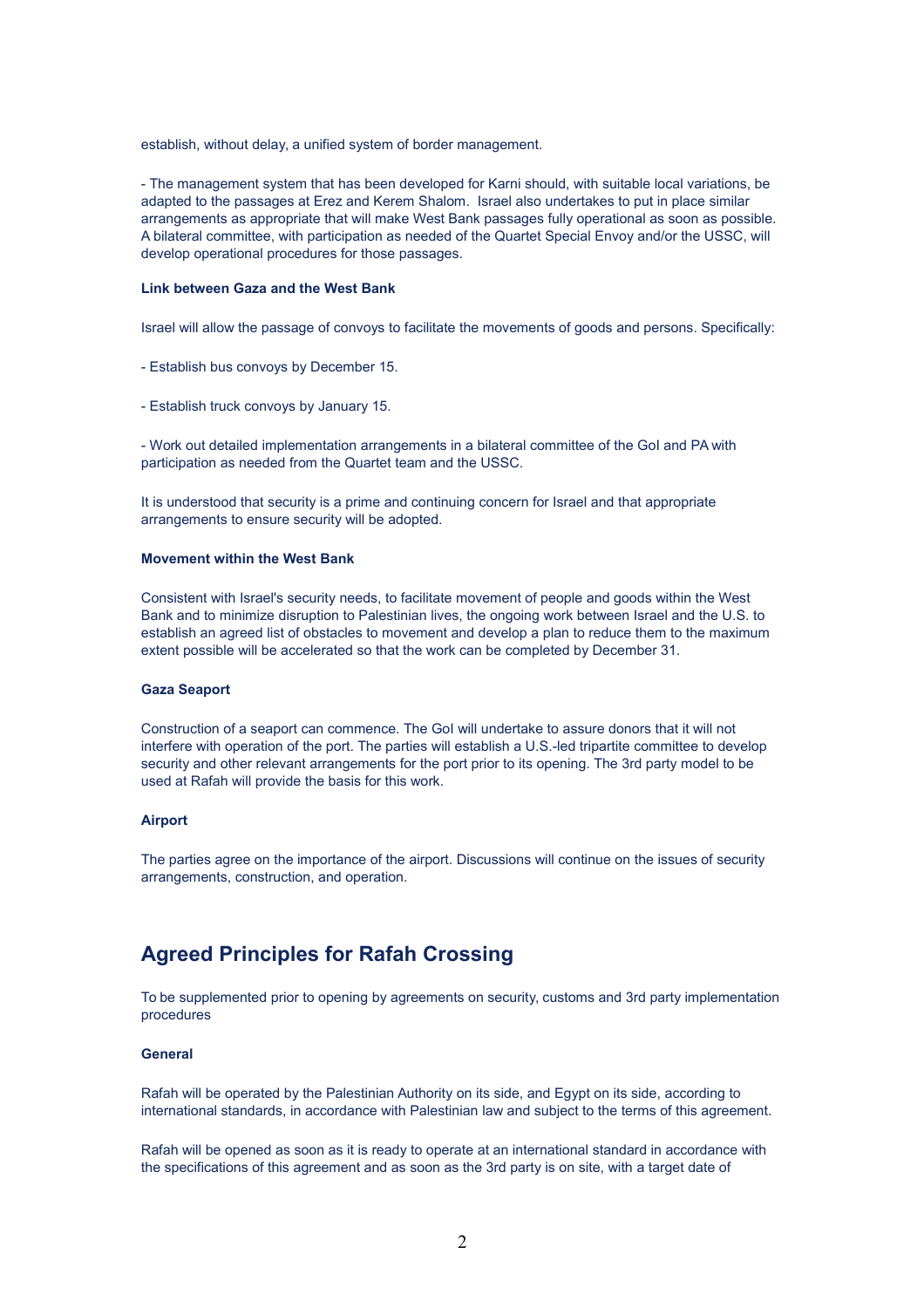November 25.

Use of the Rafah crossing will be restricted to Palestinian ID card holders and others by exception in agreed categories with prior notification to the GoI and approval of senior PA leadership.

The PA will notify the GoI 48 hours in advance of the crossing of a person in the excepted categoriesdiplomats, foreign investors, foreign representatives of recognized international organizations and humanitarian cases.

The GoI will respond within 24 hours with any objections and will include the reasons for the objections;

The PA will notify the GoI of their decision within 24 hours and will include the reasons for their decision;

The 3rd party will ensure the proper procedures are followed and will advise both sides of any information in its possession pertaining to the people applying to cross under these exceptions.

These procedures will remain in place for a period of 12 months, unless the 3rd party delivers a negative evaluation of the PA running the Rafah crossing. This evaluation will be done in close coordination with both sides and will give due consideration to the opinion of both sides.

Rafah will also be used for export of goods to Egypt.

Objective criteria for the inspection of cars will be established by consensus. The criteria are as follows:

Search equipment will be installed, including

- Black lights
- Power tools and a compressor for the tools

- Technology to be agreed, possibly including sonic imagery, gamma detection (full vehicle or hand held), and/or millimetre wave imagery

- Mirrors and bore scope equipment to search hard to reach places

Personnel will be trained to search vehicles and on the use of this equipment by the 3rd party to international standards.

Cameras will be installed to monitor the search process.

The 3rd party will evaluate the capacity of the PA to inspect cars according to these criteria and to international standards. Once the PA develops the capacity to inspect cars to the satisfaction of the 3rd party, cars will be allowed to pass through Rafah. Until that time, cars will pass through on an exceptional basis, subject to specifications agreed in the security protocol.

Rafah will be the only crossing point between the Gaza Strip and Egypt (with the exception of Kerem Shalom for the agreed period).

The PA will establish clear operating procedures.

Until Rafah is operational, the PA will open Rafah crossing on an ad hoc basis for religious pilgrims, medical patients, and others, in coordination with General Gilad's office on the Israeli side.

Israel will provide the PA with all information needed to update the Palestinian population registry, including all information on Palestinian ID card holders who are currently outside the country.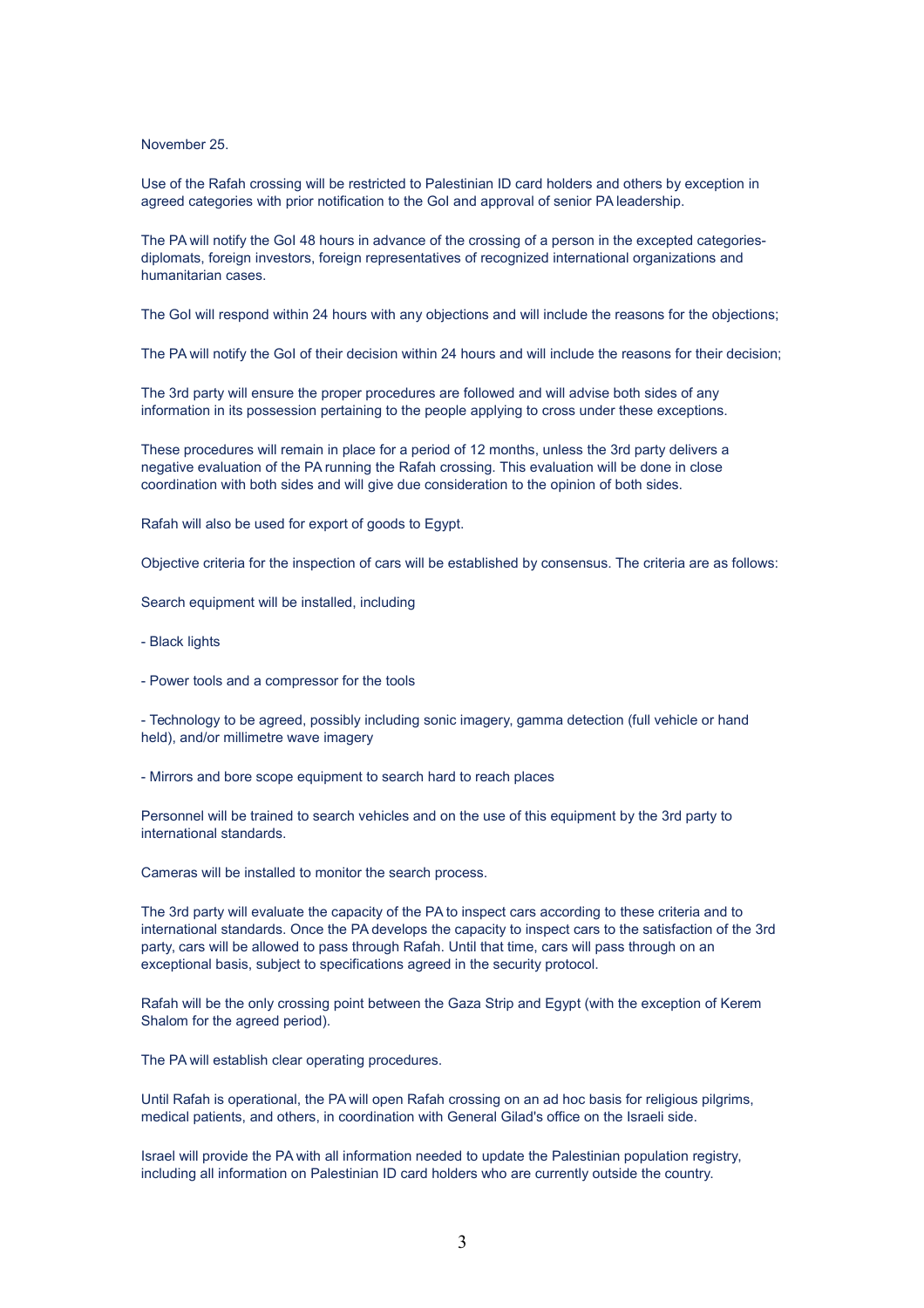A liaison office, led by the 3rd party, will receive real-time video and data feed of the activities at Rafah and will meet regularly to review implementation of this agreement, resolve any disputes arising from this agreement, and perform other tasks specified in this agreement. **Security** 

The PA will act to prevent the movement of weapons and explosives at the Rafah crossing.

The PA will establish baggage limits for each passenger as part of the procedures. Limits will be the same as currently applied by the GoI; very frequent travellers (suitcase policy) to be agreed.

Travellers, including returning residents, may use the crossing point to bring in personal effects as defined in Rule 1(e) to Heading 7 of the Annex to the prevailing Customs Tariff. Any other personal belongings or other goods shall be cleared at the Kerem Shalom crossing point.

The PA will provide the 3rd party a list of names of the workers at Rafah crossing which will be shared with the Israelis. The PA will take the Israelis concerns into account.

Security services from Israel, PA, the U.S., and Egypt will continue to coordinate on security issues and will participate in the security working group.

On a case by case basis, the PA will consider information on persons of concern provided by the GoI. The PA will consult with the GoI and the 3rd party prior to the PA making a decision to prohibit travel or not. During this consultation, which will not take more than six hours, the person in question will not be permitted to cross.

## **Customs**

GoI and PA will continue to apply the [Paris Protocol of 29 April 1994.](http://www.mfa.gov.il/MFA/Peace+Process/Guide+to+the+Peace+Process/Gaza-Jericho+Agreement+Annex+IV+-+Economic+Protoco.htm)

Rafah will be operated according to international standards and rules and the Paris Protocol.

GoI and PA agree on widest possible co-operation and information sharing.

GoI and PA will co-operate on training issues.

GoI and PA customs will hold regular meetings to which the GoE will be invited as appropriate.

## **Kerem Shalom**

PA customs officials will clear incoming cargo at Kerem Shalom under the supervision of Israeli customs agents.

Both sides will discuss operating procedures at a later stage.

Operations at Kerem Shalom will provide training and capacity building to PA customs staff.

The 3rd party will review the PA's customs capacity in 12 months and make a recommendation to both sides for a joint decision regarding future arrangements. In the event of a disagreement, the U.S., in consultation with the GoI, the PA, and the 3rd party, will resolve the issue expeditiously.

## **Third party**

The 3rd party will have the authority to ensure that the PA complies with all applicable rules and regulations concerning the Rafah crossing point and the terms of this agreement. In case of noncompliance the 3rd party has the authority to order the re-examination and reassessment of any passenger, luggage, vehicle or goods. While the request is being processed, the person, luggage,